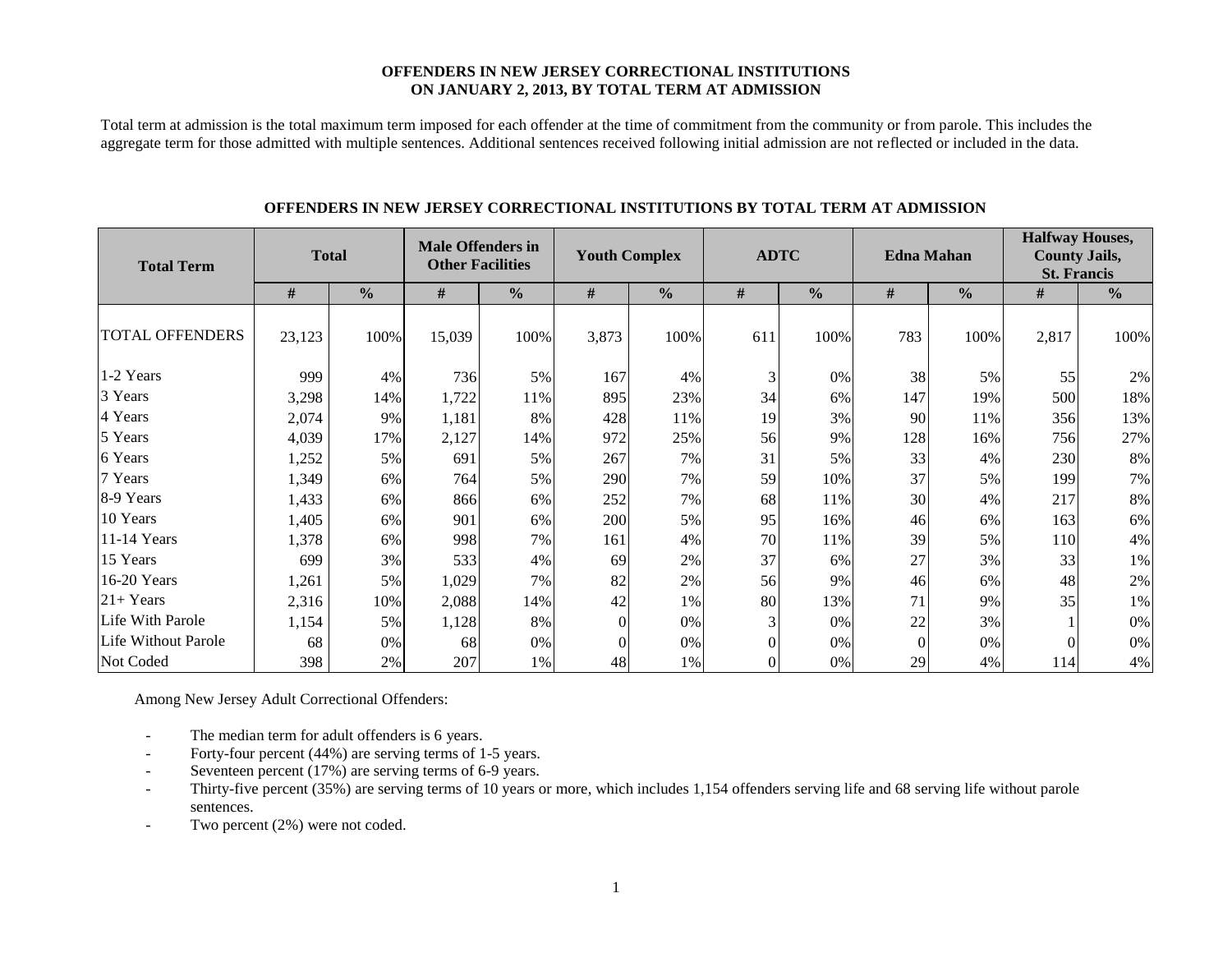# **Prison Complex Offenders By Total Term At Admission**

| Institution          | <b>Total</b> | $1 - 2$<br>Years | 3<br>Years | $\overline{\mathbf{4}}$<br><b>Years</b> | 5<br>Years | 6<br>Years | $\overline{7}$<br>Years | $8-9$<br>Years | 10<br>Years    | $11 - 14$<br>Years | 15<br>Years    | $16 - 20$<br><b>Years</b> | $20+$<br>Years | Life<br>With<br>Parole | Life<br><b>Without</b><br>Parole | <b>Not</b><br>Coded |
|----------------------|--------------|------------------|------------|-----------------------------------------|------------|------------|-------------------------|----------------|----------------|--------------------|----------------|---------------------------|----------------|------------------------|----------------------------------|---------------------|
|                      |              |                  |            |                                         |            |            |                         |                |                |                    |                |                           |                |                        |                                  |                     |
| <b>Bayside</b>       | 1,162        | 79               | 176        | 108                                     | 227        | 76         | 74                      | 108            | 98             | 77                 | 24             | 49                        | 42             | 11                     | $\mathbf 0$                      | 13                  |
| <b>Main</b>          | 100%         | 7%               | 15%        | 9%                                      | 20%        | 7%         | 6%                      | 9%             | 8%             | 7%                 | 2%             | 4%                        | 4%             | 1%                     | 0%                               | 1%                  |
| <b>Bayside</b>       | 684          | 32               | 112        | 93                                      | 107        | 35         | 33                      | 40             | 42             | 55                 | 27             | 44                        | 45             | $\Omega$               | $\mathbf 0$                      | 19                  |
| Farm                 | 100%         | 5%               | 16%        | 14%                                     | 16%        | 5%         | 5%                      | 6%             | 6%             | 8%                 | 4%             | 6%                        | 7%             | 0%                     | 0%                               | 3%                  |
| <b>Bayside</b>       | 345          | 15               | 75         | 40                                      | 62         | 14         | 25                      | 30             | 21             | 19                 | 16             | 17                        | 5              | $\Omega$               | $\Omega$                         | $\,6$               |
| Ancora               | 100%         | 4%               | 22%        | 12%                                     | 18%        | 4%         | 7%                      | 9%             | 6%             | 6%                 | 5%             | 5%                        | 1%             | 0%                     | 0%                               | 2%                  |
| <b>Bayside Total</b> | 2,191        | 126              | 363        | 241                                     | 396        | 125        | 132                     | 178            | 161            | 151                | 67             | 110                       | 92             | 11                     | $\mathbf 0$                      | 38                  |
|                      | 100%         | 6%               | 17%        | 11%                                     | 18%        | 6%         | 6%                      | 8%             | 7%             | 7%                 | 3%             | 5%                        | 4%             | 1%                     | 0%                               | 2%                  |
|                      |              |                  |            |                                         |            |            |                         |                |                |                    |                |                           |                |                        |                                  |                     |
| <b>CRAF</b>          | 282          | 30               | 99         | 67                                      | 44         | 12         | 11                      | 3              | $\overline{c}$ | 1                  | $\overline{0}$ | 0                         | 0              | 0                      | $\mathbf 0$                      | 13                  |
| <b>Jones Farm</b>    | 100%         | 11%              | 35%        | 24%                                     | 16%        | 4%         | 4%                      | 1%             | 1%             | 0%                 | 0%             | 0%                        | 0%             | 0%                     | 0%                               | 5%                  |
| <b>CRAF</b>          | 642          | 120              | 173        | 70                                      | 120        | 26         | 23                      | 22             | 11             | 11                 | 6              | 3                         | 5              | $\Omega$               | $\mathbf 0$                      | 52                  |
| <b>Reception</b>     | 100%         | 19%              | 27%        | 11%                                     | 19%        | 4%         | 4%                      | 3%             | 2%             | 2%                 | 1%             | 0%                        | 1%             | 0%                     | 0%                               | 8%                  |
| <b>CRAF Total</b>    | 924          | 150              | 272        | 137                                     | 164        | 38         | 34                      | 25             | 13             | 12                 | 6              | 3                         | 5              | $\Omega$               | $\Omega$                         | 65                  |
|                      | 100%         | 16%              | 29%        | 15%                                     | 18%        | 4%         | 4%                      | 3%             | 1%             | 1%                 | 1%             | 0%                        | 1%             | 0%                     | 0%                               | 7%                  |
| <b>East Jersey</b>   | 1,378        | 8                | 14         | 10                                      | 29         | 14         | 17                      | 41             | 75             | 150                | 89             | 258                       | 450            | 223                    | $\mathbf 0$                      | $\overline{0}$      |
| Main                 | 100%         | 1%               | 1%         | 1%                                      | 2%         | 1%         | 1%                      | 3%             | 5%             | 11%                | 6%             | 19%                       | 33%            | 16%                    | 0%                               | $0\%$               |
| <b>East Jersey</b>   | 113          | $\overline{2}$   | 11         | 12                                      | 14         | 4          | 4                       | 10             | 12             | 14                 | 12             | 10                        | 8              | $\mathbf 0$            | $\Omega$                         | 0                   |
| Camp                 | 100%         | 2%               | 10%        | 11%                                     | 12%        | 4%         | 4%                      | 9%             | 11%            | 12%                | 11%            | 9%                        | 7%             | 0%                     | 0%                               | 0%                  |
|                      |              |                  |            |                                         |            |            |                         |                |                |                    |                |                           |                |                        |                                  |                     |
| <b>East Jersey</b>   | 1,491        | 10 <sup>1</sup>  | 25         | 22                                      | 43         | 18         | 21                      | 51             | 87             | 164                | 101            | 268                       | 458            | 223                    | $\mathbf 0$                      | $\pmb{0}$           |
| <b>Total</b>         | 100%         | 1%               | 2%         | 1%                                      | 3%         | 1%         | 1%                      | 3%             | 6%             | 11%                | 7%             | 18%                       | 31%            | 15%                    | 0%                               | $0\%$               |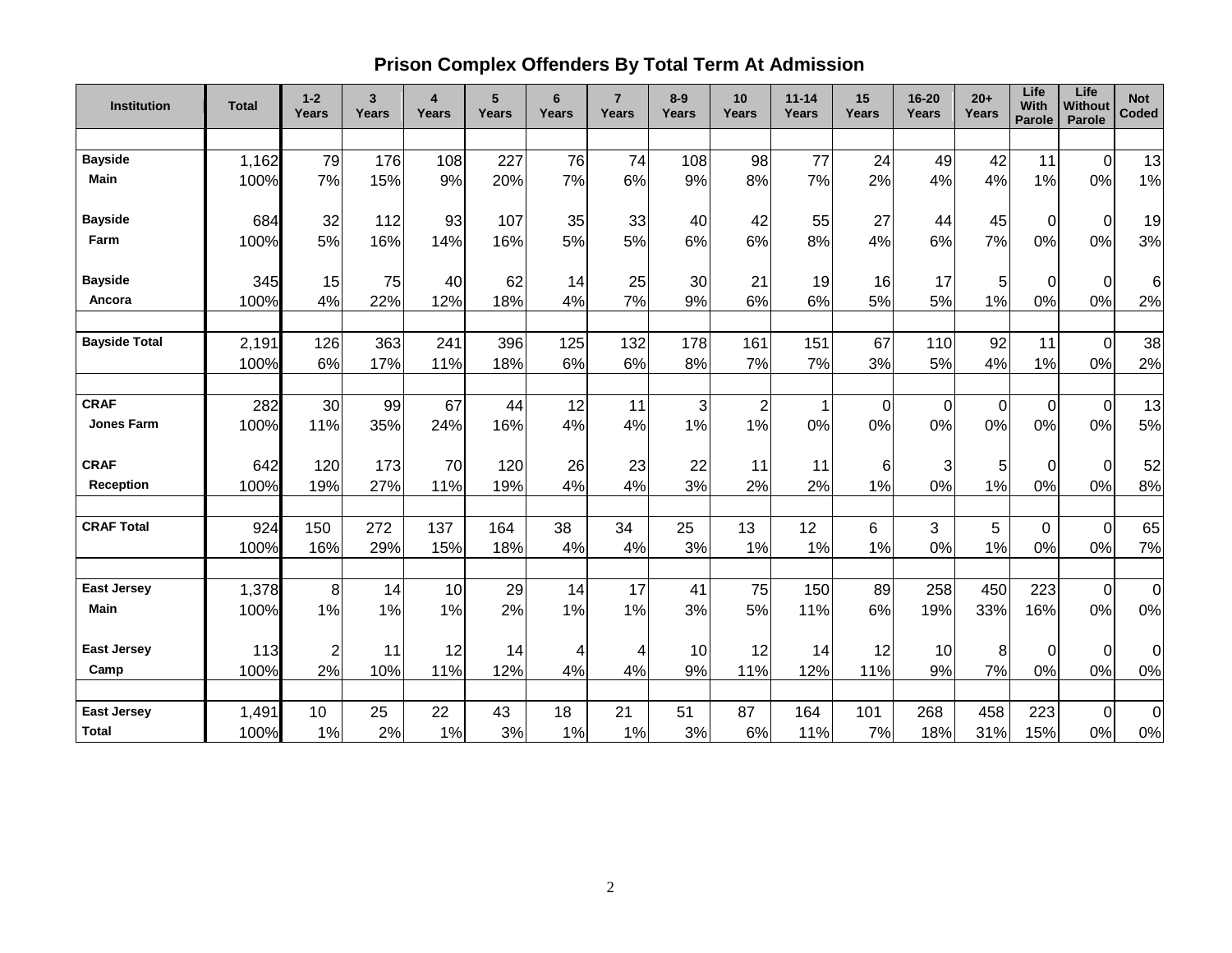# **Prison Complex Offenders By Total Term At Admission**

| <b>Institution</b>                          | <b>Total</b> | $1 - 2$<br>Years | 3<br>Years | 4<br>Years | 5<br>Years | 6<br>Years | $\overline{7}$<br>Years | $8 - 9$<br>Years | 10<br>Years | $11 - 14$<br>Years | 15<br>Years | 16-20<br>Years | $20+$<br>Years | Life<br>With<br><b>Parole</b> | Life<br><b>Without</b><br><b>Parole</b> | <b>Not</b><br>Coded |
|---------------------------------------------|--------------|------------------|------------|------------|------------|------------|-------------------------|------------------|-------------|--------------------|-------------|----------------|----------------|-------------------------------|-----------------------------------------|---------------------|
|                                             |              |                  |            |            |            |            |                         |                  |             |                    |             |                |                |                               |                                         |                     |
| <b>Midstate</b>                             | 685          | 83               | 153        | 97         | 167        | 48         | 51                      | 34               | 14          | 12                 | 4           |                | 4              | $\Omega$                      | $\Omega$                                | 17                  |
|                                             | 100%         | 12%              | 22%        | 14%        | 24%        | 7%         | 7%                      | 5%               | 2%          | 2%                 | 1%          | 0%             | 1%             | 0%                            | 0%                                      | 2%                  |
|                                             |              |                  |            |            |            |            |                         |                  |             |                    |             |                |                |                               |                                         |                     |
| <b>NJ State Prison</b>                      | 1,860        | 14               | 32         | 32         | 52         | 13         | 25                      | 29               | 42          | 36                 | 24          | 64             | 816            | 598                           | 68                                      | 15                  |
|                                             | 100%         | 1%               | 2%         | 2%         | 3%         | 1%         | 1%                      | 2%               | 2%          | 2%                 | 1%          | 3%             | 44%            | 32%                           | 4%                                      | 1%                  |
| <b>Northern</b>                             | 1,886        | 58               | 175        | 101        | 238        | 101        | 88                      | 111              | 161         | 187                | 89          | 176            | 259            | 128                           | $\Omega$                                | 14                  |
| <b>Main</b>                                 | 100%         | 3%               | 9%         | 5%         | 13%        | 5%         | 5%                      | 6%               | 9%          | 10%                | 5%          | 9%             | 14%            | 7%                            | 0%                                      | 1%                  |
|                                             |              |                  |            |            |            |            |                         |                  |             |                    |             |                |                |                               |                                         |                     |
| <b>Northern</b>                             | 536          | 19               | 77         | 52         | 110        | 29         | 34                      | 34               | 36          | 47                 | 21          | 37             | 31             | 7                             | $\Omega$                                | $\overline{2}$      |
| <b>Ad Seg Male</b>                          | 100%         | 4%               | 14%        | 10%        | 21%        | 5%         | 6%                      | 6%               | 7%          | 9%                 | 4%          | 7%             | 6%             | 1%                            | 0%                                      | $0\%$               |
|                                             |              |                  |            |            |            |            |                         |                  |             |                    |             |                |                |                               |                                         |                     |
| <b>Northern Total</b>                       | 2,422        | 77               | 252        | 153        | 348        | 130        | 122                     | 145              | 197         | 234                | 110         | 213            | 290            | 135                           | $\Omega$                                | 16                  |
|                                             | 100%         | 3%               | 10%        | 6%         | 14%        | 5%         | 5%                      | 6%               | 8%          | 10%                | 5%          | 9%             | 12%            | 6%                            | 0%                                      | 1%                  |
| <b>Southern</b>                             | 2,042        | 148              | 309        | 255        | 500        | 160        | 138                     | 158              | 140         | 89                 | 35          | 43             | 23             | 12                            | $\Omega$                                | 32                  |
|                                             | 100%         | 7%               | 15%        | 12%        | 24%        | 8%         | 7%                      | 8%               | 7%          | 4%                 | 2%          | 2%             | 1%             | 1%                            | 0%                                      | 2%                  |
|                                             |              |                  |            |            |            |            |                         |                  |             |                    |             |                |                |                               |                                         |                     |
| <b>South Woods</b>                          | 3,424        | 128              | 316        | 244        | 457        | 159        | 241                     | 246              | 247         | 300                | 186         | 327            | 400            | 149                           | $\Omega$                                | 24                  |
|                                             | 100%         | 4%               | 9%         | 7%         | 13%        | 5%         | 7%                      | 7%               | 7%          | 9%                 | 5%          | 10%            | 12%            | 4%                            | 0%                                      | 1%                  |
|                                             |              |                  |            |            |            |            |                         |                  |             |                    |             |                |                |                               |                                         |                     |
| <b>Subtotal</b><br><b>Male Offenders in</b> | 15,039       | 736              | 1,722      | 1,181      | 2,127      | 691        | 764                     | 866              | 901         | 998                | 533         | 1,029          | 2,088          | 1,128                         | 68                                      | 207                 |
| <b>Other Facilities</b>                     | 100%         | 5%               | 11%        | 8%         | 14%        | 5%         | 5%                      | 6%               | 6%          | 7%                 | 4%          | 7%             | 14%            | 8%                            | 0%                                      | 1%                  |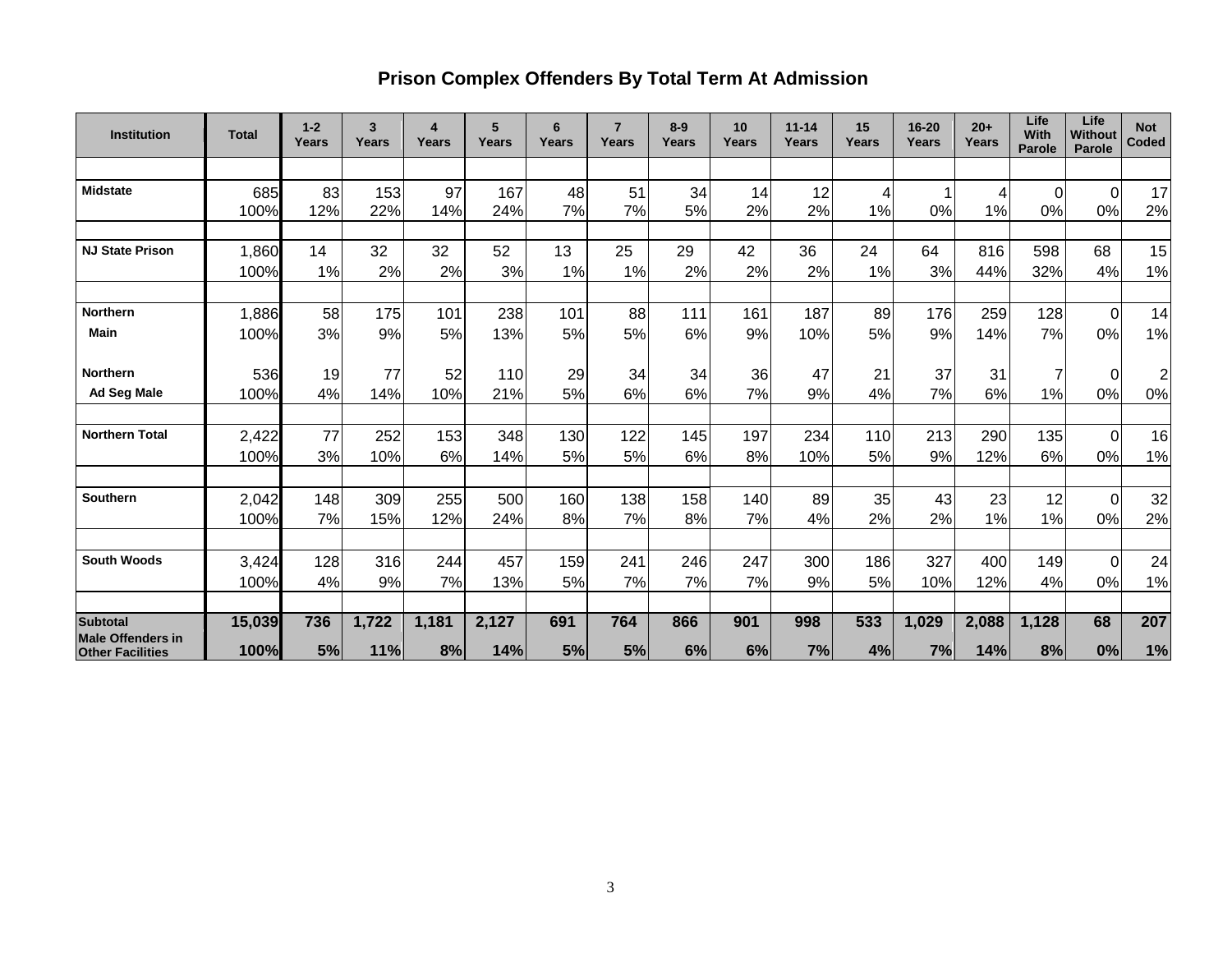| <b>Institution</b>    | Total  | $1 - 2$<br>Years | 3<br>Years | 4<br>Years | 5<br>Years | 6<br>Years | ⇁<br>Years | $8-9$<br>Years | 10<br>Years | $11 - 14$<br>Years | 15<br>Years | $16 - 20$<br>Years | $20+$<br>Years | Life<br>With<br>Parole | Life<br><b>Without</b><br>Parole | <b>Not</b><br>Coded |
|-----------------------|--------|------------------|------------|------------|------------|------------|------------|----------------|-------------|--------------------|-------------|--------------------|----------------|------------------------|----------------------------------|---------------------|
|                       |        |                  |            |            |            |            |            |                |             |                    |             |                    |                |                        |                                  |                     |
| <b>ADTC</b>           | 611    |                  | 34         | 19         | 56         | 31         | 59         | 68             | 95          | 70                 | 37          | 56                 | 80             | 3                      | 0                                | 0                   |
|                       | 100%   | 0%               | 6%         | 3%         | 9%         | 5%         | 10%        | 11%            | 16%         | 11%                | 6%          | 9%                 | 13%            | 0%                     | 0%                               | 0%                  |
|                       |        |                  |            |            |            |            |            |                |             |                    |             |                    |                |                        |                                  |                     |
| <b>SUBTOTAL</b>       | 15,650 | 739              | 1,756      | 1,200      | 2,183      | 722        | 823        | 934            | 996         | 1,068              | 570         | ,085               | 2,168          | 1,131                  | 68                               | 207                 |
|                       | 100%   | 5%               | 11%        | 8%         | 14%        | 5%         | 5%         | 6%             | 6%          | 7%                 | 4%          | 7%                 | 14%            | 7%                     | 0%                               | 1%                  |
|                       |        |                  |            |            |            |            |            |                |             |                    |             |                    |                |                        |                                  |                     |
| <b>Mahan - Female</b> | 783    | 38               | 147        | 90         | 128        | 33         | 37         | 30             | 46          | 39                 | 27          | 46                 |                | 22                     | 0                                | 29                  |
| Prison                | 100%   | 5%               | 19%        | 11%        | 16%        | 4%         | 5%         | 4%             | 6%          | 5%                 | 3%          | 6%                 | 9%             | 3%                     | 0%                               | 4%                  |
|                       |        |                  |            |            |            |            |            |                |             |                    |             |                    |                |                        |                                  |                     |
| <b>Total Prison</b>   | 16,433 | 777              | 1,903      | 1,290      | 2,311      | 755        | 860        | 964            | 1,042       | 1,107              | 597         | 1,131              | 2,239          | 1,153                  | 68                               | 236                 |
| <b>Complex</b>        | 100%   | 5%               | 12%        | 8%         | 14%        | 5%         | 5%         | 6%             | 6%          | 7%                 | 4%          | 7%                 | 14%            | 7%                     | 0%                               | 1%                  |

# **Prison Complex Offenders By Total Term At Admission**

## **ADTC MALE OFFENDERS IN OTHER FACILITIES FEMALE OFFENDERS**

Life 2.8%

 $20 + Yrs$ 9.1%

10 Yrs 5.9%

16-20 Yrs 5.9%

> 11-15 yrs 8.4%





The median term at ADTC is 10 years. The median term for Male Offenders in Other Facilities is 7 years.

> Twenty-nine percent (29%) of all Male Offenders in Other Facilities are serving sentences of 16 years or more.

Eighty-three percent (83%) of all offenders at New Jersey State Prison are serving sentences of 16 years or more, with 598 Life With Parole and 68 Life Without Parole.

3-5 Yrs

1-2 Yrs 4.9%

46.6% 6-9 Yrs 12.8%

Not Coded 3.7%

The median term at Edna Mahan is 5 years.

Fifty-one percent (51%) of the female offenders at Edna Mahan Correctional Facility for Women are serving sentences of 5 years or less.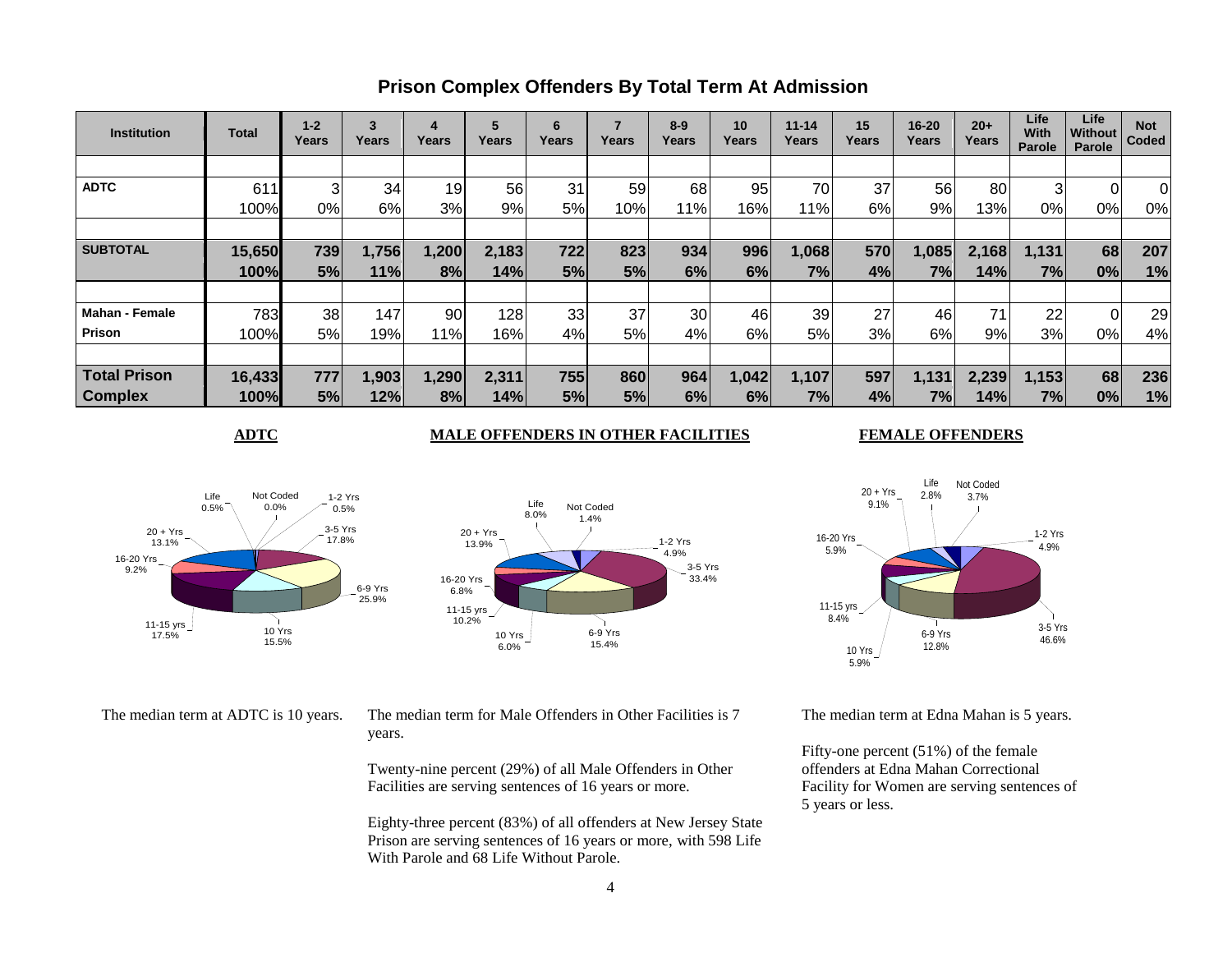| <b>Institution</b>                   | <b>Total</b>  | $1 - 2$<br>Years | 3<br>Years | 4<br>Years | 5<br>Years | 6<br>Years | $\overline{7}$<br>Years | $8-9$<br>Years | 10<br>Years | $11 - 14$<br>Years | 15<br>Years    | 16-20<br><b>Years</b> | $20+$<br>Years | Life<br>With<br><b>Parole</b> | Life<br>Without<br><b>Parole</b> | <b>Not</b><br>Coded |
|--------------------------------------|---------------|------------------|------------|------------|------------|------------|-------------------------|----------------|-------------|--------------------|----------------|-----------------------|----------------|-------------------------------|----------------------------------|---------------------|
|                                      |               |                  |            |            |            |            |                         |                |             |                    |                |                       |                |                               |                                  |                     |
| <b>Garden State</b>                  | 1,786         | 77               | 342        | 166        | 435        | 125        | 137                     | 144            | 119         | 89                 | 46             | 60                    | 34             | 0                             | $\Omega$                         | 12                  |
|                                      | 100%          | 4%               | 19%        | 9%         | 24%        | 7%         | 8%                      | 8%             | 7%          | 5%                 | 3%             | 3%                    | 2%             | 0%                            | 0%                               | 1%                  |
|                                      |               |                  |            |            |            |            |                         |                |             |                    |                |                       |                |                               |                                  |                     |
| <b>Mountainview</b>                  | 1,043         | 53               | 334        | 142        | 281        | 73         | 66                      | 37             | 30          | 10                 | $\overline{2}$ | 0                     | $\Omega$       | 0                             | $\Omega$                         | 15                  |
|                                      | 100%          | 5%               | 32%        | 14%        | 27%        | 7%         | 6%                      | 4%             | 3%          | 1%                 | 0%             | 0%                    | 0%             | 0%                            | 0%                               | 1%                  |
|                                      |               |                  |            |            |            |            |                         |                |             |                    |                |                       |                |                               |                                  |                     |
| Wagner                               | 594           | 22               | 111        | 67         | 151        | 39         | 48                      | 36             | 34          | 42                 | 12             | 14                    | 5              | 0                             | $\Omega$                         | 13                  |
| Main                                 | 100%          | 4%               | 19%        | 11%        | 25%        | 7%         | 8%                      | 6%             | 6%          | 7%                 | 2%             | 2%                    | 1%             | 0%                            | 0%                               | 2%                  |
| Wagner                               | 289           | 8                | 63         | 31         | 72         | 22         | 25                      | 25             | 13          | 10                 |                | 7                     | 3              | 0                             | $\overline{0}$                   | $\overline{3}$      |
| Ad Seg                               | 100%          | 3%               | 22%        | 11%        | 25%        | 8%         | 9%                      | 9%             | 4%          | 3%                 | 2%             | 2%                    | 1%             | 0%                            | 0%                               | 1%                  |
|                                      |               |                  |            |            |            |            |                         |                |             |                    |                |                       |                |                               |                                  |                     |
| Wagner                               | 161           | $\overline{7}$   | 45         | 22         | 33         | 8          | 14                      | 10             | 4           | 10                 | 2              |                       | $\mathbf 0$    | 0                             | $\Omega$                         | 5 <sup>1</sup>      |
| <b>Minimum Units</b>                 | 100%          | 4%               | 28%        | 14%        | 20%        | 5%         | 9%                      | 6%             | 2%          | 6%                 | 1%             | 1%                    | 0%             | 0%                            | 0%                               | 3%                  |
| Wagner                               | 1,044         | 37               | 219        | 120        | 256        | 69         | 87                      | 71             | 51          | 62                 | 21             | 22                    | 8              | 0                             | $\Omega$                         | 21                  |
| <b>Total</b>                         | 100%          | 4%               | 21%        | 11%        | 25%        | 7%         | 8%                      | 7%             | 5%          | 6%                 | 2%             | 2%                    | $1\%$          | 0%                            | 0%                               | 2%                  |
|                                      |               |                  |            |            |            |            |                         |                |             |                    |                |                       |                |                               |                                  |                     |
| <b>Total Youth</b><br><b>Complex</b> | 3,873<br>100% | 167<br>4%        | 895<br>23% | 428<br>11% | 972<br>25% | 267<br>7%  | 290<br>7%               | 252<br>7%      | 200<br>5%   | 161<br>4%          | 69<br>2%       | 82<br>2%              | 42<br>1%       | $\bf{0}$<br>0%                | $\bf{0}$<br>0%                   | 48<br>1%            |

# **Youth Complex Offenders By Total Term At Admission**